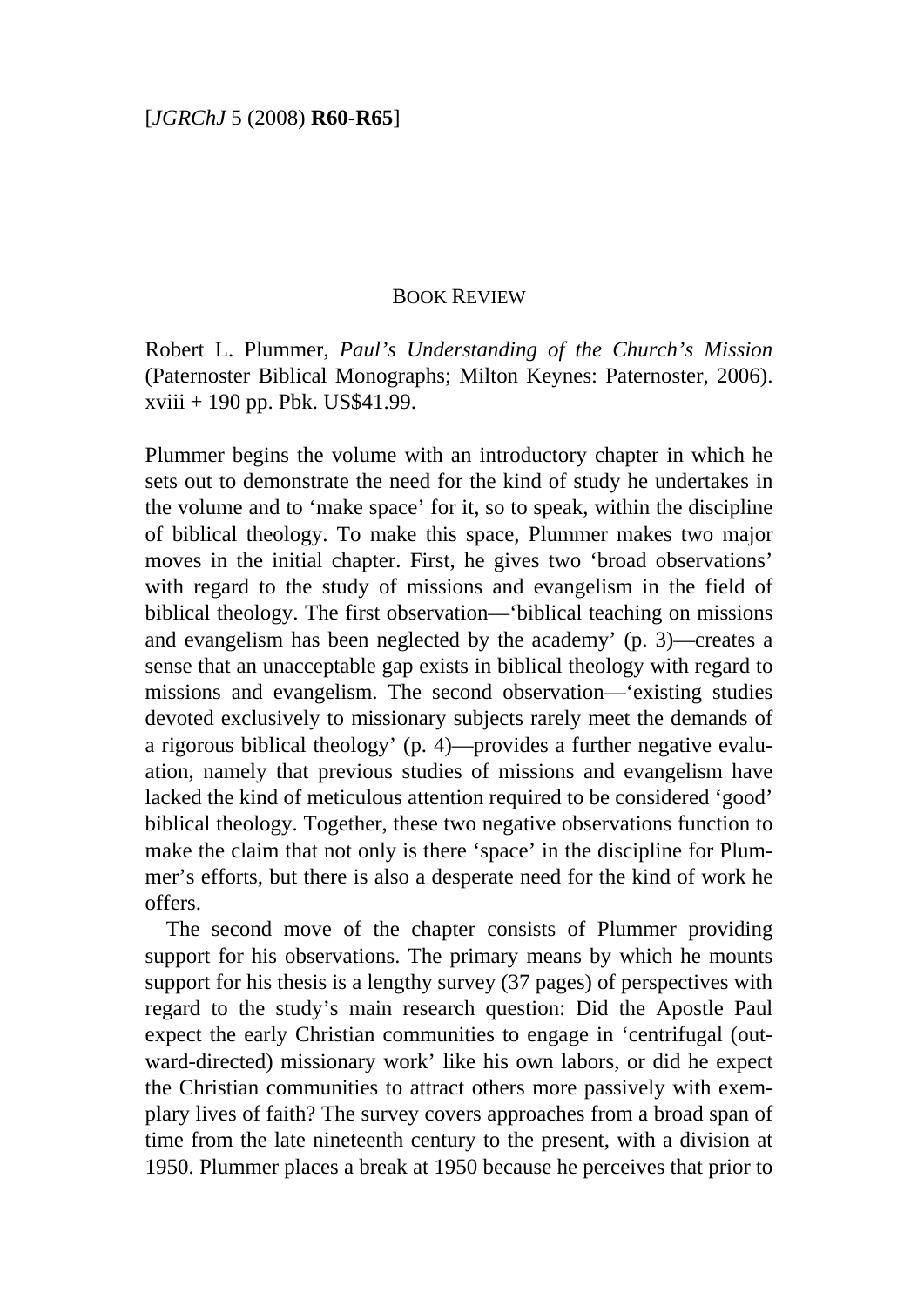that year studies were characterized by more superficial and non-textual arguments, while after 1950 much more rigorous, textual studies began to appear (though superficial, non-textual arguments by no means disappeared). Within each time span, Plummer discusses approaches from each of the two basic perspectives introduced in the main research question: those who see a continuity between Paul's own evangelistic activity and the missionary activity he expected from his churches ('apostle–church mission continuity') and those who do not ('apostle– church mission discontinuity'). Some of the scholarly perspectives surveyed include those of Gustav Warneck, Roland Allen, Adolf von Harnack, William Wrede, Michael Green, W.P. Bowers, David Bosch, P.T. O'Brien, I.H. Marshall and Eckhard J. Schnabel. The chief conclusion Plummer draws from the survey is that one should not be 'content' with 'assumptions' when trying to answer the research question at hand. Thus, Plummer sets as his agenda to provide 'extensive exegetical support and an over-arching theological framework' for understanding Paul's expectations with regard to his churches' missionary efforts—efforts, Plummer argues in the subsequent chapters, that were to be 'in direct continuity with the apostles' mission because both were determined by God's powerful word' (p. 42).

In Chapter 2, Plummer argues that Paul thought it incumbent upon local churches to be purposefully and outwardly active in missions. He develops this argument by assembling a 'theology of the church's apostolic mission'. Unlike his predecessors, he does not base his theology on the Great Commission (following Warneck) or on the activity of the Holy Spirit (following Allen). Rather, he builds upon what he perceives to be Paul's view of the nature of the gospel itself, emphasizing that Paul understood the gospel as an '"effective force" which inevitably goes forth and accomplishes God's will' (p. 50). He writes (p. 55):

To summarize, from our brief consideration of Romans 1:16 and 1 Corinthians 1:17-25, we can conclude that Paul spoke of the gospel as an effective power. The gospel is 'power' because of its source (God), its content (Christ's salvific death and resurrection), and its role in God's plan to save all persons whom he has predestined. God's calling is *effectual* and is made *actual* in the preaching and hearing of the gospel. This dynamic nature of the gospel is in continuity with Old Testament references to 'the word of the Lord'.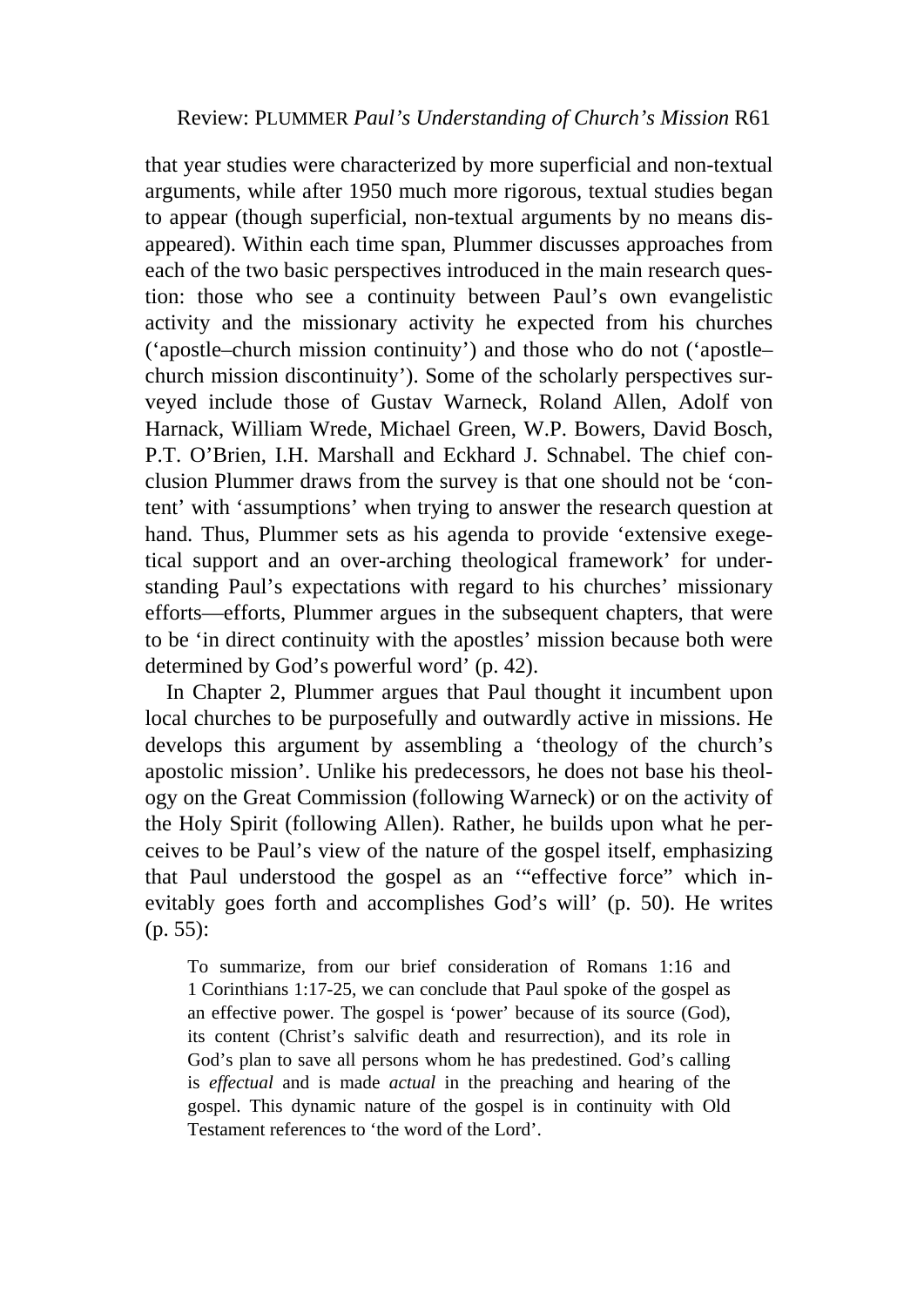## R62 *Journal of Greco-Roman Christianity and Judaism* 5

Plummer also argues in Chapter 2 that Paul's own missionary efforts were propelled by the dynamic gospel, marshalling evidence from 1 Corinthians, 1 Thessalonians, 2 Timothy, Colossians, and Romans (pp. 56-59). Further, Plummer attempts to demonstrate that Paul expected the same dynamic gospel to be actively propelling churches to missionary efforts (pp. 59-64), marshalling evidence from texts such as 1 Thess. 1.8-10 and Col. 3.16-17. In this latter demonstration, Plummer zeroes in on the church as the 'launching point for the powerful word's *self-diffusion*' (p. 61). He bases this point primarily on texts in 1 and 2 Thessalonians and Colossians, where the 'gospel seems to take on a life of its own' (p. 61)—it was the 'word of the Lord' that 'rang out' to surrounding regions (1 Thess. 1.8); it was the 'word of God' that was 'working' in the believer (1 Thess. 2.13); it was the 'word of the Lord' that might advance and be honored (2 Thess. 3.1); and it was the 'word of Christ' that was to dwell richly among the Colossians, propelling them to gratitude and thanksgiving (Col. 3.16-17).

Chapter 2 closes with Plummer's attempt to harmonize Paul's theology of mission (as Plummer defines it) with the broader theology of mission in the New Testament—which Plummer narrows to Luke's theology of mission developed in Acts and the Great Commission at the end of Matthew's Gospel (pp. 64-67). He argues that although Luke emphasizes the role of the Holy Spirit and Matthew emphasizes the command of Christ with regards to mission efforts, Paul's emphasis on the dynamic gospel harmonizes well with them since they are all Godcentered (Spirit, Christ, word of God). Further, when taken together, the three perspectives form a three-pronged theological basis for the church's mission.

Chapter 3 is a presentation of Plummer's analyses of several Pauline texts that he believes to be 'Pauline imperatives for the church to engage in mission' (p. 71). First, he examines texts in which he believes Paul commands the church to proclaim the gospel (Phil. 2.16; Eph. 6.15; 1 Cor. 4.16; 7.12-16; 11.1; 14.23-25). Following this is an examination of texts commanding 'passive witness' (2 Cor. 6.3-7; 1 Thess. 2.5-12; Tit. 2.1-10). Plummer himself raises the issue as to whether or not the distinction between 'active' and 'passive' evangelism would have seemed to Paul to be an artificial dichotomy. He concedes that it would 'likely' have been viewed as such and says, though without any supporting evidence, that Paul's understanding of Christian witness 'was more holistic—involving, in one seamless fabric, the Christian's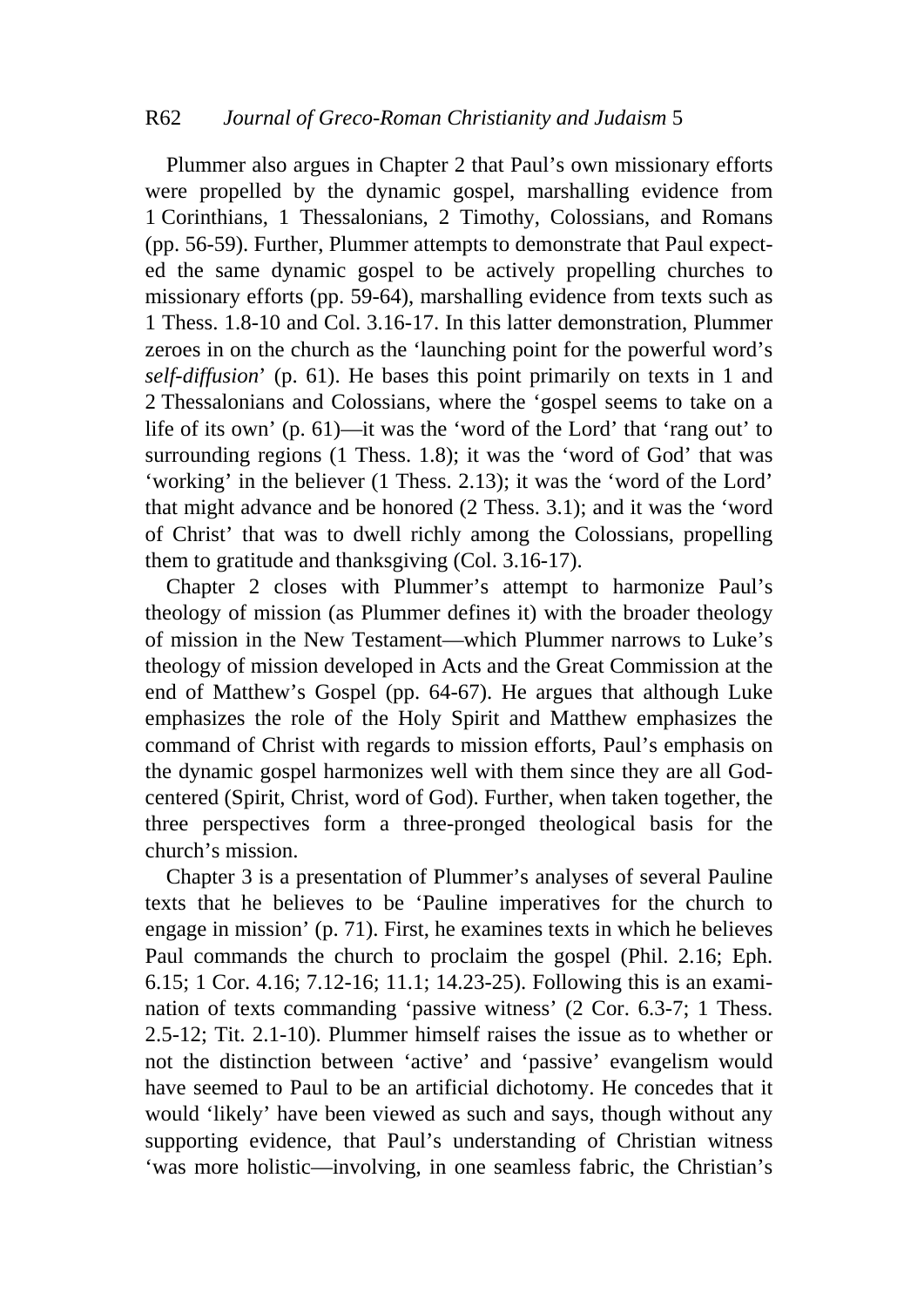gospel-determined existence, behavior, and proclamation' (p. 72). I agree with this assessment and wonder why Plummer chose to maintain the dichotomy in the remainder of the chapter. Most likely, the choice was pragmatic, since the dichotomy is used as an organizing principle around which to structure the chapter's material. Unfortunately, however, by keeping the distinction, Plummer has inadvertently perpetuated the false dichotomy.

In my estimation, Plummer's exegetical work is weak for several reasons. First, his choice of some supporting texts seems tenuous and smacks of proof-texting. For example, Plummer cites Eph. 6.15, where the entire reason for citing the verse hangs precariously on the meaning of the term  $\epsilon$  roll  $\alpha$  and  $\alpha$ . After claiming the term means 'readiness' (without any discussion of the co-text in with it occurs) Plummer gives a rather unconvincing argument that its use might *perhaps* (even Plummer is carefully non-committal) be an allusion to Isa. 52.7 and/or Nah. 1.15—2.15. Plummer's theory is that if there is an allusion to one or both of these texts, it is because Paul sees them as descriptive of preaching the gospel. But the real problem here is that Plummer's use of this text for support of his position rests on shaky evidence.

Secondly, as with traditional exegesis generally, Plummer's method overemphasizes the meanings of individual words, with no real discussion of syntagmatic relations of words in their co-text. Plummer's discussion of Eph. 6.15 provides an example of this also. Attempting to marshal further support for an evangelistic reading of the verse, he appeals to the 'possible evangelistic connotations' of Paul's use of the term  $\mu\alpha\chi\alpha\iota\rho\alpha$  in 6.17 (p. 80). He writes, 'The weapon described here, the  $\mu\acute{\alpha}\chi\alpha\iota\rho\alpha$ , was a short, sharp sword used in close-range offensive combat. This image of the "word of God" as an offensive weapon ties in with Paul's frequent references to the "word of God" as a dynamic force, which inevitably advances' (p. 80). Plummer clearly reads the idea of offensive combat back into this text, since it appears from the context that the reason for putting on the armor in the first place is *defensive* rather than *offensive*. Paul tells the Ephesians to put on the armor of God so that they 'are able to stand against the attacks of the devil' (Eph. 6.11; cf. the  $*\sigma\tau\alpha$  verbs in 6.11-13 and surrounding cotext). In context, believers are under attack, not doing the attacking. Plummer's interpretation of  $\mu \alpha \chi \alpha \rho \alpha$  is not co-text sensitive, and, therefore, fails to stand up to scrutiny.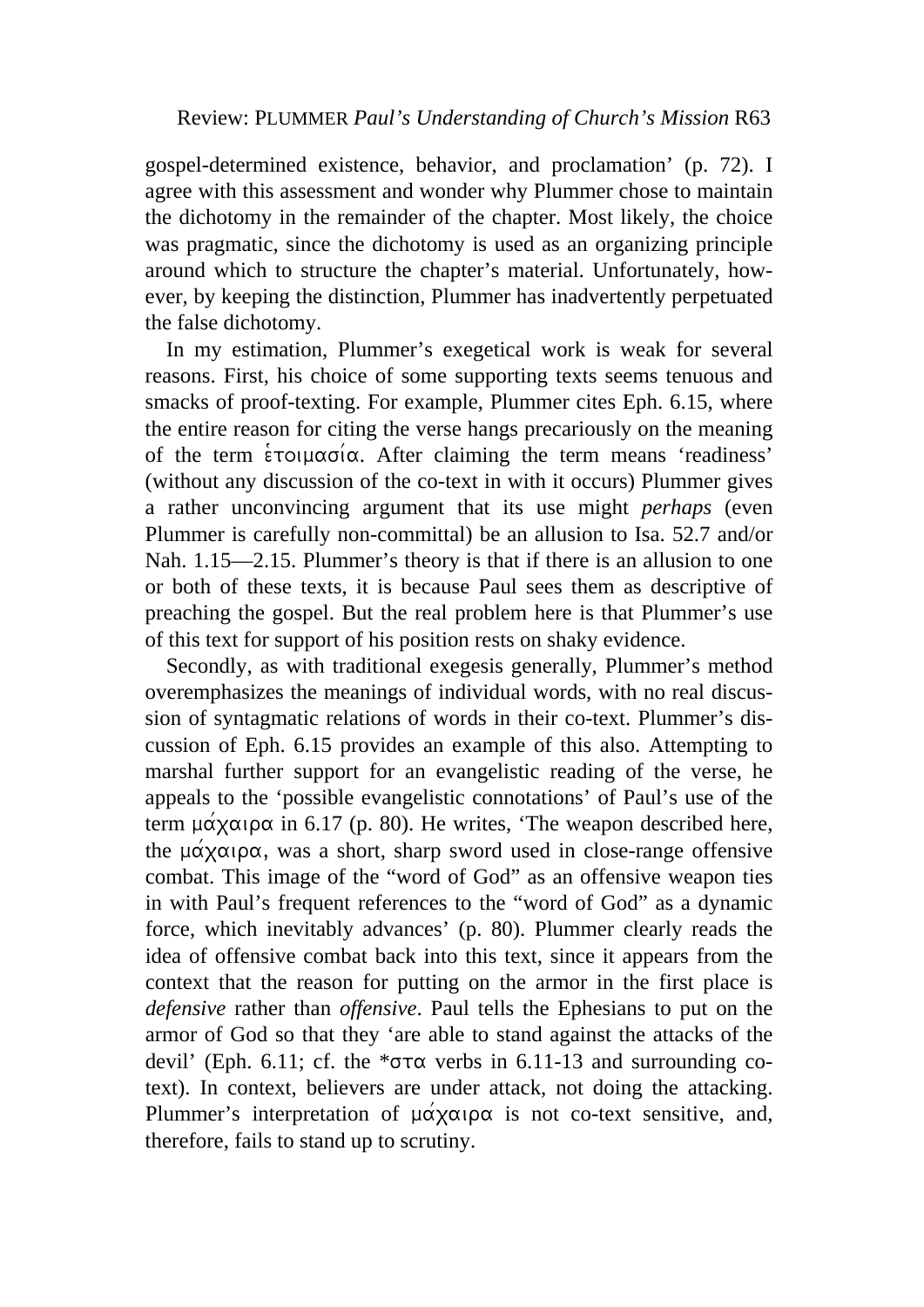## R64 *Journal of Greco-Roman Christianity and Judaism* 5

Thirdly, Plummer occasionally makes dubious claims with regard to grammar and syntax. For example, in his discussion of Phil. 2.14-16, he over-exegetes the force of the imperative form in v. 14 ( $\pi$ oiei $\tau$ e) by claiming that it 'imparts an imperatival sense to all of 2:14–16a' (p. 76). This allows him to claim further that in 2.16b, 'Paul says that the church should do all the things mentioned in 2:14–16a "*so that* [he] can boast on the day of Christ that [he] did not run or labor in vain".' Still further, if 'the fact [is] that this boast remains contingent on the Philippians' continued obedience to Paul's instructions in 2:14–16a', then the participle  $\epsilon \pi \epsilon \times 20$  'has an imperatival sense' (pp. 76–77). It is important to Plummer that the participle  $\epsilon \pi \epsilon \times \text{vortes}$  ('holding out') in v. 16 has an imperatival sense, so that he can claim 'we find in Philippians 2:16 explicit instructions from Paul for the church to evangelize' (p. 77). This interpretation runs into difficulty at several points. It is doubtful, even in a hortatory text, that the imperative form  $\pi$ oiei $\tau$ e gives the other verbal elements of the clause complex an imperatival sense. And, if it does, why does Plummer focus attention on the participle  $\epsilon \pi \epsilon \times \sigma \pi \epsilon$  and not the finite  $\phi \alpha \times \sigma \epsilon$  in v. 15, which formally could be either indicative or imperative? Further, it is an overstatement to say that the text gives 'explicit instructions…to evangelize'. Doing so disregards both clause structure and clause relations. For example, the participle  $\epsilon \pi \epsilon \times \text{yolve}$  is in a secondary embedded clause that has been shifted down the rank-scale to function as a verbmodifying word group modifying  $\phi \alpha \acute{\iota}$ veg $\theta \epsilon$  in v. 15. In other words, this embedded clause provides auxiliary information, not explicit instructions to evangelize—not to mention that the entire clause,  $\epsilon \nu \hat{o} \delta s$ **Figure 1999**  $\phi$ αίνεσθε κτλ, is itself a secondary clause that appears to be giving auxiliary information about where the Philippian Christians 'shine' ( $\gamma \in \alpha$ <sup>c</sup>s, v. 15). In the end, Plummer's work here is an example of over-exegesis due to being linguistically under-informed.

In Chapter 4 Plummer cites 'incidental' evidence from Paul's writings for active evangelism. These include divine confirmation through miracles, Paul's prayers regarding taking the gospel to those who have not yet heard it, Paul's emphasis on teaching and building up churches, which is an 'extension' of his (and others') missionary work, and suf-fering for the gospel. Plummer rightly calls this evidence 'incidental', since the texts he discusses here treat evangelism at higher levels of abstraction. In many cases, one has to 'read between the lines'